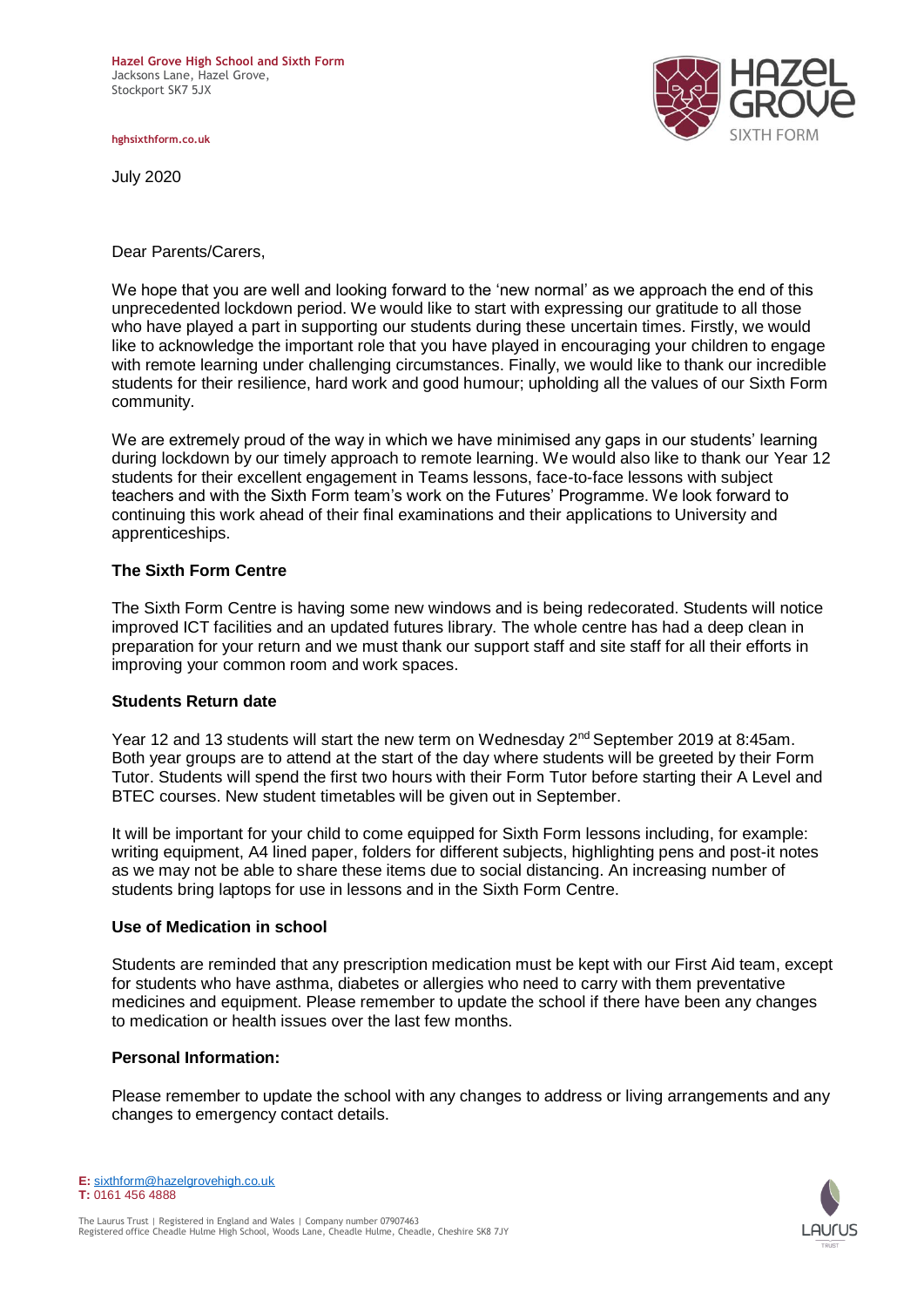#### **Mental Health:**

We are aware that students have reacted to the lockdown period in lots of different ways. If you feel that your child's mental health has suffered in the last few months, please get in touch with us to discuss. We recommend a conversation with your GP and NHS Healthy Young Minds at [www.youngminds.org.uk.](http://www.youngminds.org.uk/)

### **Uniform Update**

Hazel Grove Sixth Form wants to present a professional image to the school body and the wider school community in line with that of the Laurus Trust. As a result, students are expected to dress in a manner appropriate to what they might wear in employment. Please see the attached dress code which explains, 'appropriate dress'.

Students are expected to exercise a mature approach to their dress with regards to changes in fashion. Sixth Form tutors reserve the right to send students home if clothing is deemed inappropriate. We also respectfully remind students that outdoor coats are not to be worn inside buildings and that they are not to use their mobile phones around the school site or during lessons; students are free to use their mobile phones in the Sixth Form common room and work spaces.

### **A final farewell to Year 13**

We would like to finish by wishing a fond farewell to all our Year 13 students as they embark on the next stage of their education. Many of our students have university places at prestigious universities for a range of traditional courses like medicine, natural sciences and engineering and for a range of specialist degree courses in nursing, interior design and automotive engineering. A few students also secured apprenticeships in industry and employment in local businesses. We are very proud of all our students' achievements and hope to be able to celebrate their successes in the future.

We would like to take this opportunity to thank you for your support during the school year and during lockdown and we hope that you have a relaxing and enjoyable summer. We look forward to 2020-2021 and supporting our students to achieve their goals and make meaningful decisions about their futures.

Yours faithfully

Mr Ben Vickers Director of Sixth Form